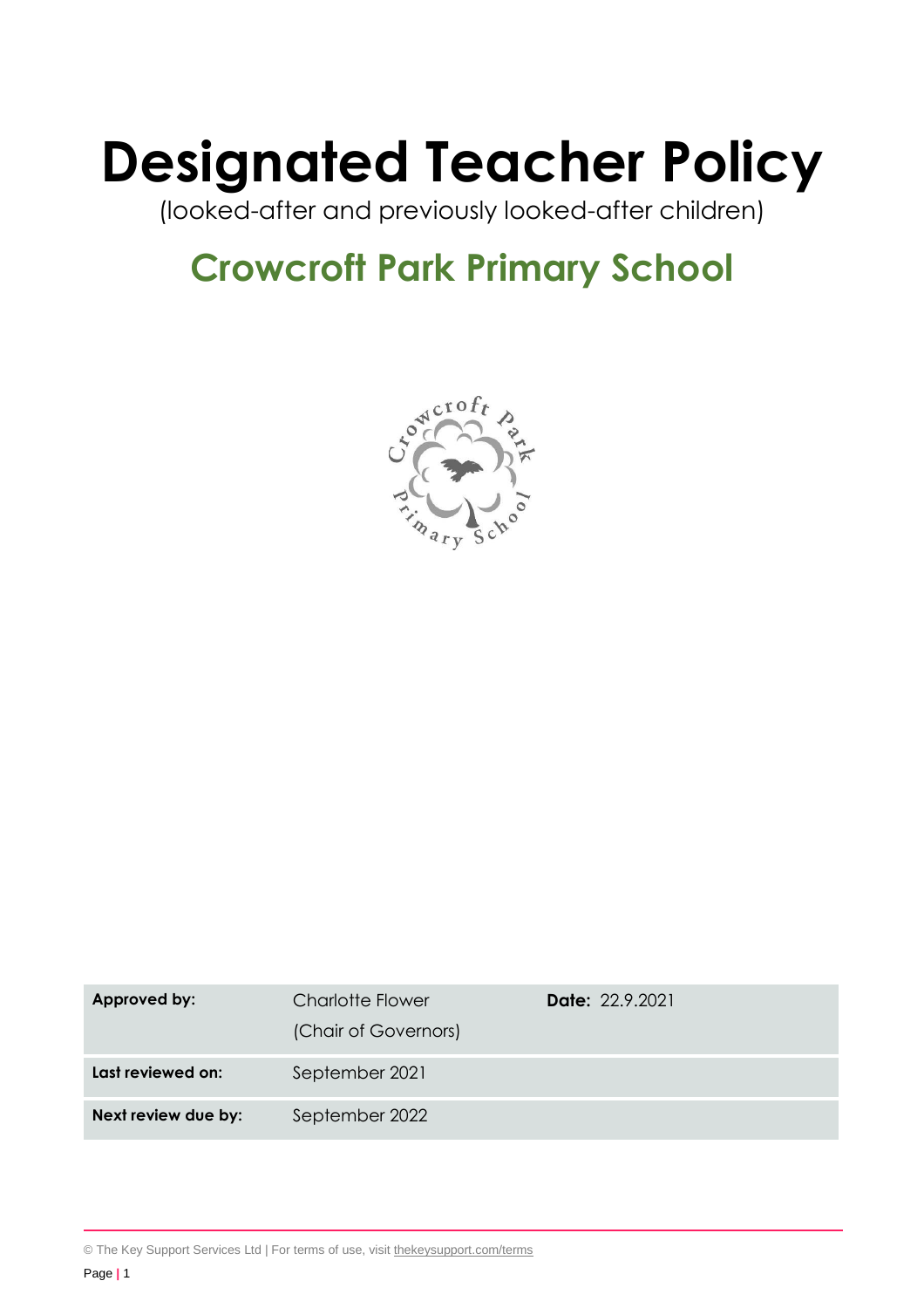# **Contents**

## <span id="page-1-0"></span>**1. Aims**

The school aims to ensure that:

- A suitable member of staff is appointed as the designated teacher for looked-after and previously looked-after children
- The designated teacher promotes the educational achievement of looked-after and previously looked-after children, and supports other staff members to do this too
- Staff, parents, carers and guardians are aware of the identity of the designated teacher, how to contact them and what they are responsible for

# <span id="page-1-1"></span>**2. Legislation and statutory guidance**

This policy is based on the Department for Education's statutory guidance on the designated [teacher for looked-after and previously looked-after children.](https://www.gov.uk/government/publications/designated-teacher-for-looked-after-children)

It also takes into account [section 20](http://www.legislation.gov.uk/ukpga/2008/23/section/20) and [section 20A](http://www.legislation.gov.uk/ukpga/2008/23/section/20A) of the Children and Young Persons Act 2008.

# <span id="page-1-2"></span>**3. Definitions**

**Looked-after children** are registered pupils that are:

- In the care of a local authority, or
- Provided with accommodation by a local authority in the exercise of its social services functions, for a continuous period of more than 24 hours

**Previously looked-after children** are registered pupils that fall into either of these categories:

- They were looked after by a local authority but ceased to be as a result of any of the following:
	- o A child arrangements order, which includes arrangements relating to who the child lives with and when they are to live with them
	- o A special guardianship order
	- o An adoption order

Iney appear to the governing board to have:

o Been in state care in a place outside of England and Wales because they would not have otherwise been cared for adequately, and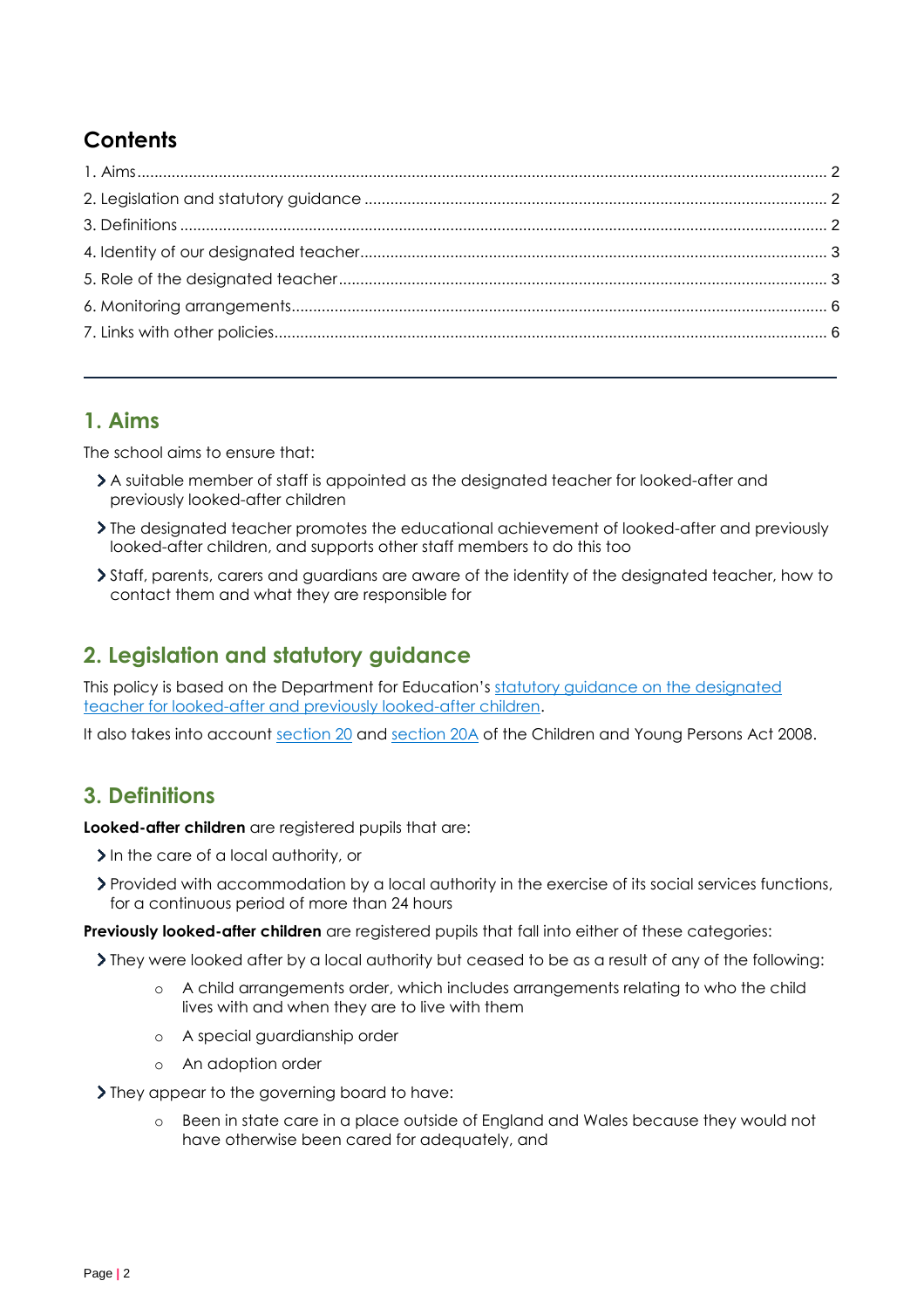o Ceased to be in that state care as a result of being adopted

**Personal education plan (PEP)** is part of a looked-after child's care plan that is developed with the school. It forms a record of what needs to happen and who will make it happen to ensure the child reaches their full potential.

**Virtual school head (VSH)** is a local authority officer responsible for promoting the educational achievement of their authority's looked-after children, working across schools to monitor and support these pupils as if they were in a single school. The VSH is also responsible for providing information and advice to schools, parents and guardians in respect of previously looked-after children.

## <span id="page-2-0"></span>**4. Identity of our designated teacher**

Our designated teacher is Mrs Ally Mottram.

You can contact them by emailing: a.mottram@crowcroftpark.manchester.sch.uk

Our designated teacher takes lead responsibility for promoting the educational achievement of looked-after and previously looked-after children at our school. They are your initial point of contact for any of the matters set out in the section below.

## <span id="page-2-1"></span>**5. Role of the designated teacher**

The following is based on the responsibilities listed in the DfE['s statutory](https://www.gov.uk/government/publications/designated-teacher-for-looked-after-children) guidance.

#### **5.1 Leadership responsibilities**

The designated teacher will:

- > Act as a central point of initial contact within the school for any matters involving looked-after and previously looked-after children
- Promote the educational achievement of every looked-after and previously looked-after child on roll by:
	- o Working with VSHs
	- o Promoting a whole school culture where the needs of these pupils matter and are prioritised
- Take lead responsibility for ensuring school staff understand:
	- The things which can affect how looked-after and previously looked-after children learn and achieve
	- o How the whole school supports the educational achievement of these pupils
- Contribute to the development and review of whole school policies to ensure they consider the needs of looked-after and previously looked-after children
- Promote a culture in which looked-after and previously looked-after children are encouraged and supported to engage with their education and other school activities
- Act as a source of advice for teachers about working with looked-after and previously lookedafter children
- Work directly with looked-after and previously looked-after children and their carers, parents and guardians to promote good home-school links, support progress and encourage high aspirations
- Have lead responsibility for the development and implementation of looked-after children's PEPs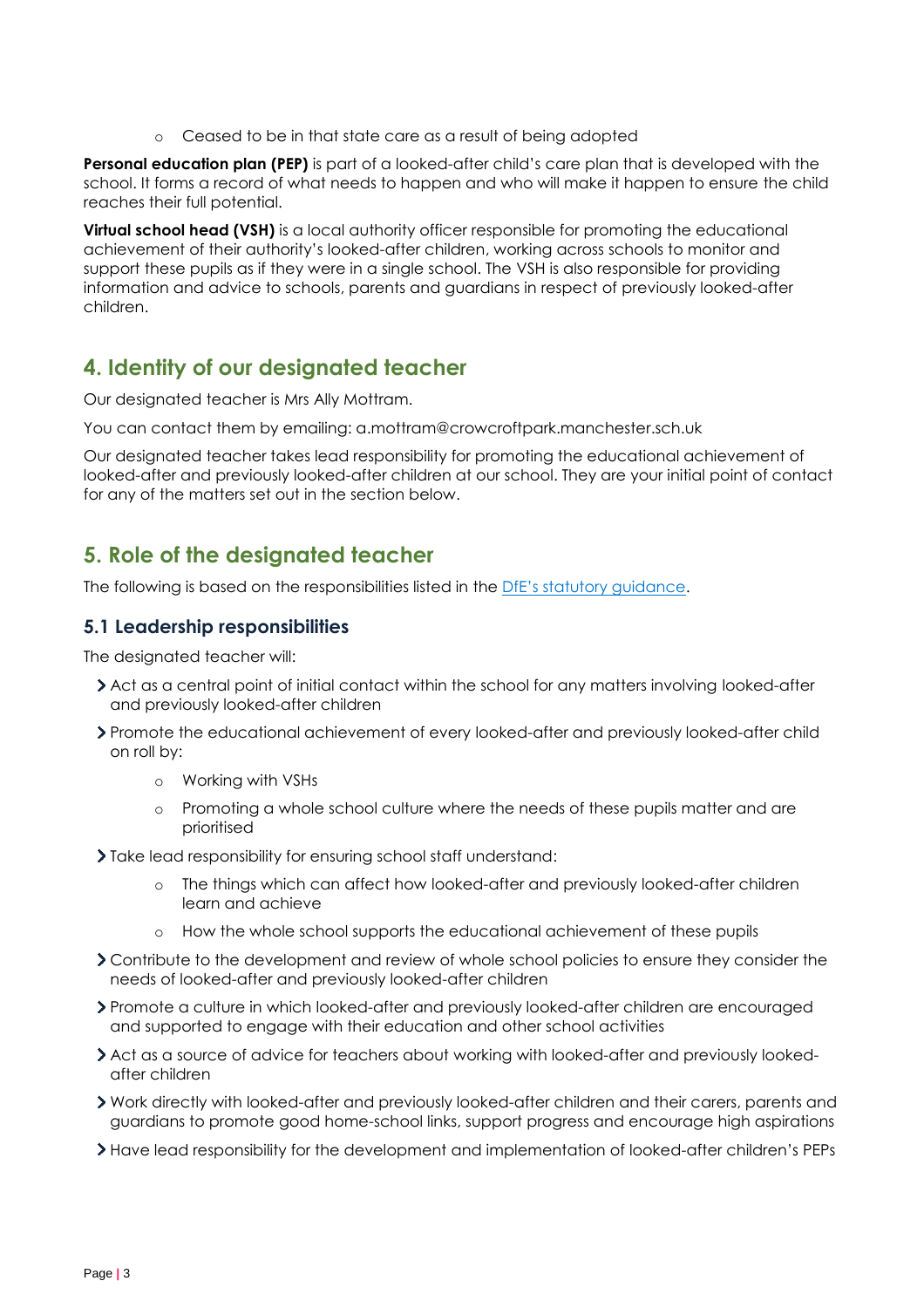- Work closely with the school's designated safeguarding lead to ensure that any safeguarding concerns regarding looked-after and previously looked-after children are quickly and effectively responded to
- Involve parents and quardians of previously looked-after children in decisions affecting their child's education

#### **5.2 Supporting looked-after children**

The designated teacher will:

- Make sure looked-after children's PEPs meet their needs by working closely with other teachers to assess each child's specific educational needs
- Have overall responsibility for leading the process of target-setting in PEPs
- Monitor and track how looked-after children's attainment progresses under their PEPs
- If a child is not on track to meet their targets, be instrumental in agreeing the best way forward with them in order to make progress, and ensure that this is reflected in their PEP
- Ensure the identified actions of PEPs are put in place
- During the development and review of PEPs, help the school and relevant local authority decide what arrangements work best for pupils
- Ensure that:
	- o A looked-after child's PEP is reviewed before the statutory review of their care plan this includes making sure the PEP is up to date and contains any new information since the last PEP review, including whether agreed provision is being delivered
	- o PEPs are clear about what has or has not been taken forward, noting what resources may be required to further support the child and from where these may be sourced
	- o The updated PEP is passed to the child's social worker and VSH ahead of the statutory review of their care plan
- Transfer a looked-after child's PEP to their next school or college, making sure it is up to date and that the local authority responsible for looking after them has the most recent version

#### **5.3 Supporting both looked-after children and previously looked-after children**

The designated teacher will:

- Ensure the specific needs of looked-after and previously looked-after children are understood by staff and reflected in how the school uses pupil premium funding
- Work with VSHs to agree how pupil premium funding for looked-after children can most effectively be used to improve their attainment
- Help raise the awareness of parents and guardians of previously looked-after children about pupil premium funding and other support for these children
- Play a key part in decisions on how pupil premium funding is used to support previously lookedafter children
- Encourage parents' and guardians' involvement in deciding how pupil premium funding is used to support their child, and be the main contact for queries about its use
- Ensure teachers have awareness and understanding of the specific needs of looked-after and previously looked-after children in areas like attendance, homework, behaviour and future career planning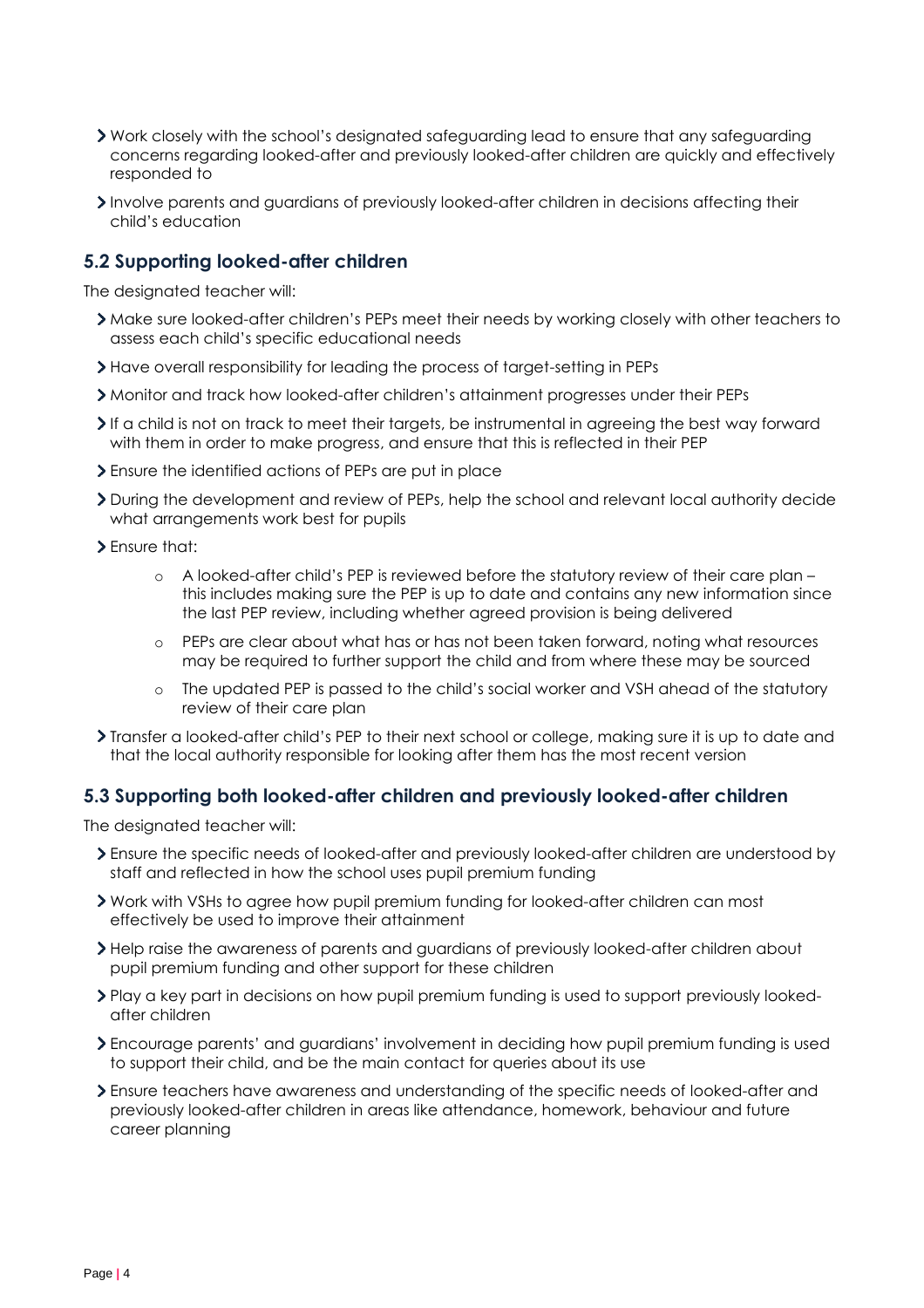- Be aware of the special educational needs (SEN) of looked-after and previously looked-after children, and make sure teachers also have awareness and understanding of this
- > Ensure the **SEND** code of practice, as it relates to looked-after children, is followed
- Make sure PEPs work in harmony with any education, health and care (EHC) plans that a lookedafter child may have
- Ensure that, with the help of VSHs, they have the skills to identify signs of potential SEN issues in looked-after and previously looked-after children, and know how to access further assessment and support where necessary
- Ensure that they and other staff can identify signs of potential mental health issues in looked-after and previously looked-after children and understand where the school can draw on specialist services
- Put in place robust arrangements to have strengths and difficulties questionnaires (SDQs) completed for looked-after children, and use the results of these SDQs to inform PEPs
- Put in place mechanisms for understanding the emotional and behavioural needs of previously looked-after children

#### **5.4 Relationships beyond the school**

The designated teacher will:

- Proactively engage with social workers and other professionals to enable the school to respond effectively to the needs of looked-after and previously looked-after children
- Discuss with social workers how the school should engage with birth parents, and ensure the school is clear about who has parental responsibility and what information can be shared with whom
- Be open and accessible to parents and guardians of previously looked-after children and encourage them to be actively involved in their children's education
- Proactively build relationships with local authority professionals, such as VSHs and SEN departments
- Consider how the school works with others outside of the school to maximise the stability of education for looked-after children, such as:
	- o Finding ways of making sure the latest information about educational progress is available to contribute to the statutory review of care plans
	- o Ensuring mechanisms are in place to inform VSHs when looked-after children are absent without authorisation and work with the responsible authority to take appropriate safeguarding action
	- o Talking to the child's social worker and/or other relevant parties in the local authority regarding any decisions about changes in care placements which will disrupt the child's education, providing advice about the likely impact and what the local authority should do to minimise disruption
	- o Making sure that, if a looked-after child moves school, their new designated teacher receives any information needed to help the transition process
- Seek advice from VSHs about meeting the needs of individual previously looked-after children, but only with the agreement of their parents or guardians
- Make sure that for each looked-after child: